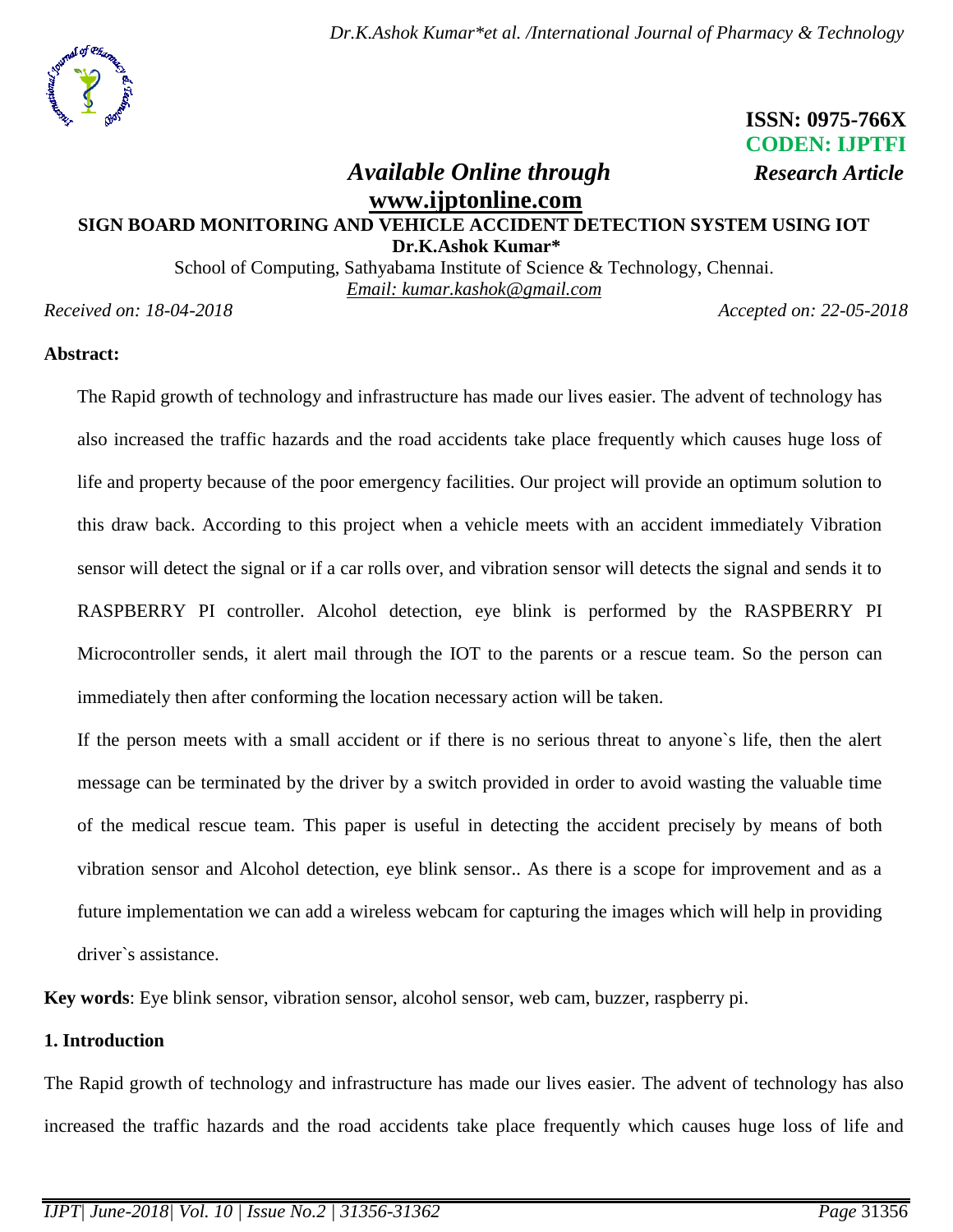#### *Dr.K.Ashok Kumar\*et al. /International Journal of Pharmacy & Technology*

property because of the poor emergency facilities. Our project will provide an optimum solution to this draw back. According to this project when a vehicle meets with an accident immediately Vibration sensor will detect the signal or if a car rolls over, and vibration sensor will detects the signal and sends it to RASPBERRY PI controller. Alcohol detection, eye blink is performed by the RASPBERRY PI Microcontroller sends, it alert mail through the IOT to the parents or a rescue team. So the person can immediately then after conforming the location necessary action will be taken.

If the person meets with a small accident or if there is no serious threat to anyone`s life, then the alert message can be terminated by the driver by a switch provided in order to avoid wasting the valuable time of the medical rescue team. This paper is useful in detecting the accident precisely by means of both vibration sensor and Alcohol detection, eye blink sensor.. As there is a scope for improvement and as a future implementation we can add a wireless webcam for capturing the images which will help in providing driver's assistance.

#### **2. Related Work**

#### *Existing System:*

In the running world there is a growing demand for the users to convert the printed documents in to electronic documents for maintaining the security of their data. Hence the basic OCR system was invented to convert the data available on papers in to computer process able documents, So that the documents can be editable and reusable. The existing system/the previous system of OCR on a grid infrastructure is just OCR without grid functionality. That is the existing system deals with the homogeneous character recognition or character recognition of single languages.

#### *Alerts to Driver:*

Eye blink sensor used to detect the drowsiness of a driver at first the status of driver will be analyzed by eye blink sensor if eye is closed the output of eye blink sensor is high and so buzzer fixed nearby driver buzzer gives sound *.*  Alcohol sensor used to detect the drunk position of driver at first the status of driver will be analyzed by alcohol sensor if the alcohol percentage in high taken by driver then also buzzer fixed nearby driver it will gives sound and car will automatic stops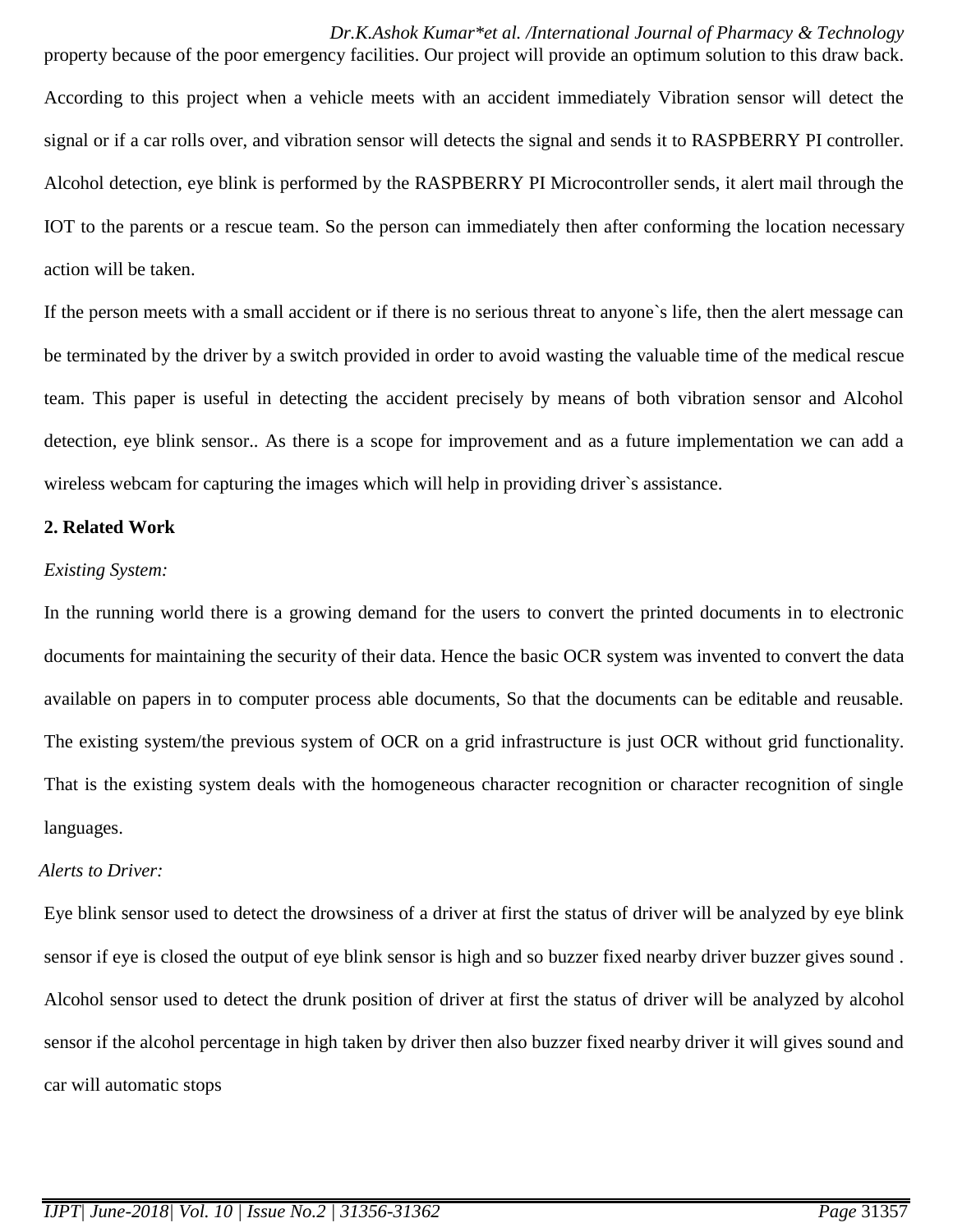#### *Rescue Alert:*

In this module, we are observing whether the vehicle is safe or not by monitoring the vehicle with vibration sensor. Whenever we are travelling, there is a chance for accidents to occur. If the vehicle is met with an accident, the vibration sensor will be activated. With the values received from the vibration sensor, the threshold value is calculated. The threshold value is the current value, which is displayed by the serial monitor. The value ranges from 0 % to 100%. The threshold value is split into three classes If the threshold value ranges between 0 and 30%, the accident occurred can be ignored. So, no alert will be given If the threshold value ranges between 30% and 70%, then alert message will send to parents and rescue team

#### **3. Materials & Methods**

*3.1 Architecture:*



**Figure 1. Vehicle Accident Detection System.**

#### *3.2 Eye Blink Sensor*

It is important in our attempting to locate the flickering of eye, since it is utilized to drive the gadget and to work occasions. So flicker discovery must be done, for which we can profit promptly accessible squint identifiers in showcase (Catalog No. 9008 of Enable gadgets) or we can join it with an exceptional direction written in picture handling that, if there is no student found for the specific time of pre-decided i.e. time more prominent than the human eye flickering time at that point consider an occasion called "squint", for which the arrangement of activities will be taken after. Here, for this situation we have to set time as 1 second or above it, as "squint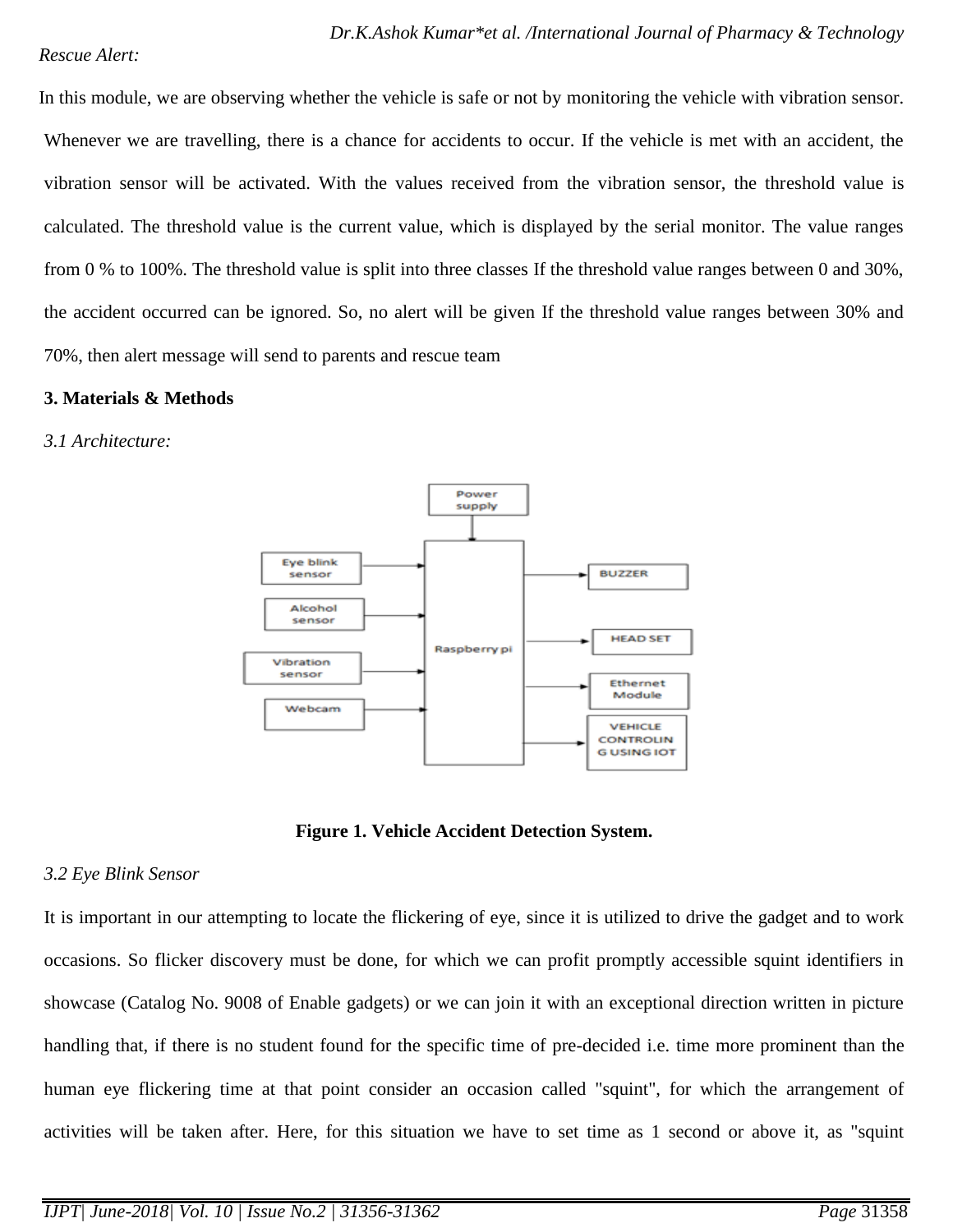*Dr.K.Ashok Kumar\*et al. /International Journal of Pharmacy & Technology* occasion" is not the same as "should be expected eye flickering". We have to perform testing for just flicker occasion estimation, and not to discover typical eye squinting.

# *3.3 Alcohol Sensor*

The MQ-3 sensor will detect the liquor content from human breath and gives its incentive to aurdino. The MQ-3 is helpful for recognizing liquor. SnO2 is delicate component which is utilized to detect the liquor.





# *3.4 Buzzer*

Ringer is sound flagging gadget, it is utilized as a part of family unit apparatuses and car framework. It comprises of two transistor and ringer ON and OFF is controlled by the match of transistor.

*3.5 Raspberry pi*



*Fig.3. Raspberry pi kit for* **Vehicle Accident Detection System.**

The Raspberry Pi is manufactured in two board configurations through licensed manufacturing deals with Newark element14 (Premier Farnell), RS Components and Egoman. These companies sell the Raspberry Pi online. Egoman produces a version for distribution solely in China and Taiwan, which can be distinguished from other Pis by their red coloring and lack of FCC/CE marks. The hardware is the same across all manufacturers.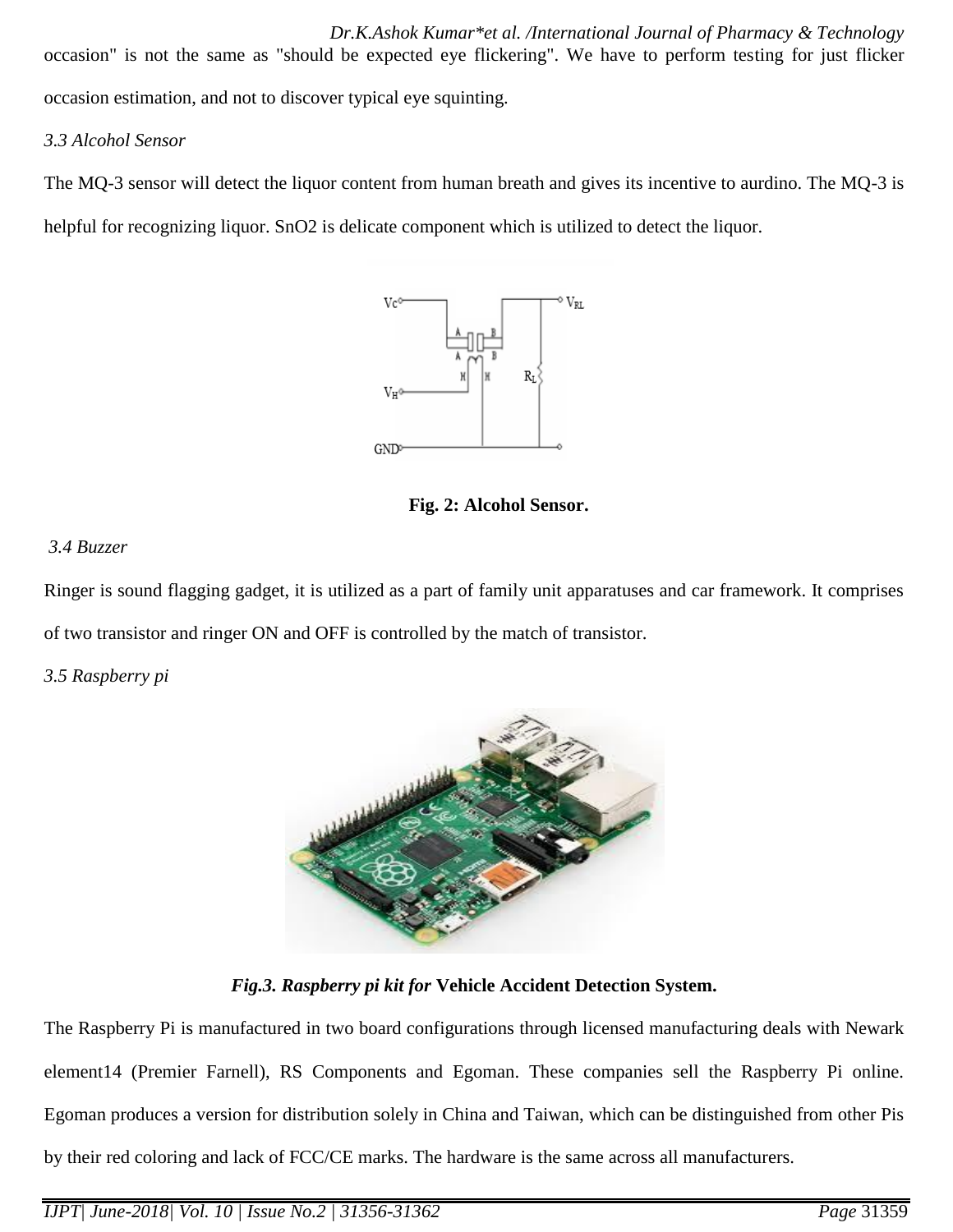*Dr.K.Ashok Kumar\*et al. /International Journal of Pharmacy & Technology* The Raspberry Pi has a Broadcom BCM2835 system on a chip (SoC), which includes an ARM1176JZF-S 700 MHz processor, Video Core IV GPU, and was originally shipped with 256 megabytes of RAM, later upgraded to 512 MB. It does not include a built-in hard disk or solid-state drive, but uses an SD card for booting and persistent storage.

#### *3.6 Webcam*

A webcam is a video camera which feeds its images in real time to a computer or computer network, often via USB, Ethernet or Wi-Fi. Their most popular use is the establishment of video links, permitting computers to act as videophones or videoconference stations.

This common use as a video camera for the World Wide Web gave the webcam its name. Other popular uses include security surveillance and computer vision. Webcams are known for their low manufacturing cost and flexibility, making them the lowest cost form of video telephony.

They have also become a source of security and privacy issues, as some built-in webcams can be remotely activated via spyware.

#### **4. Results and Discussion**

This project we are going to explaining about when driver was sleep position drunk position he can't able see the sign board and directions then our project is helpful to reduce the accidents the processor is to capture sign board by web cam and it will sends to raspberry pi in the raspberry pi the image is decoded by using OCR algorithm and it will gives voice to driver about directions and sign boards

The driver was in drowsiness position the eye blink sensor will detected the eyes and gives signal to raspberry pi it will give signal to buzzer then automatically buzzer will gives sound to driver and also give estimation car owner by using Ethernet module

The driver was in drunk the alcohol sensor will detect and gives signal to raspberry pi it will gives signal to buzzer then it automatically buzzer will gives sound to driver and also give estimation car owner by using Ethernet module. The car was met with accident then vibration sensor will detect then it will gives signal to raspberry pi then it will gives estimation to driver and owner of car by using Ethernet module this was done in this module method.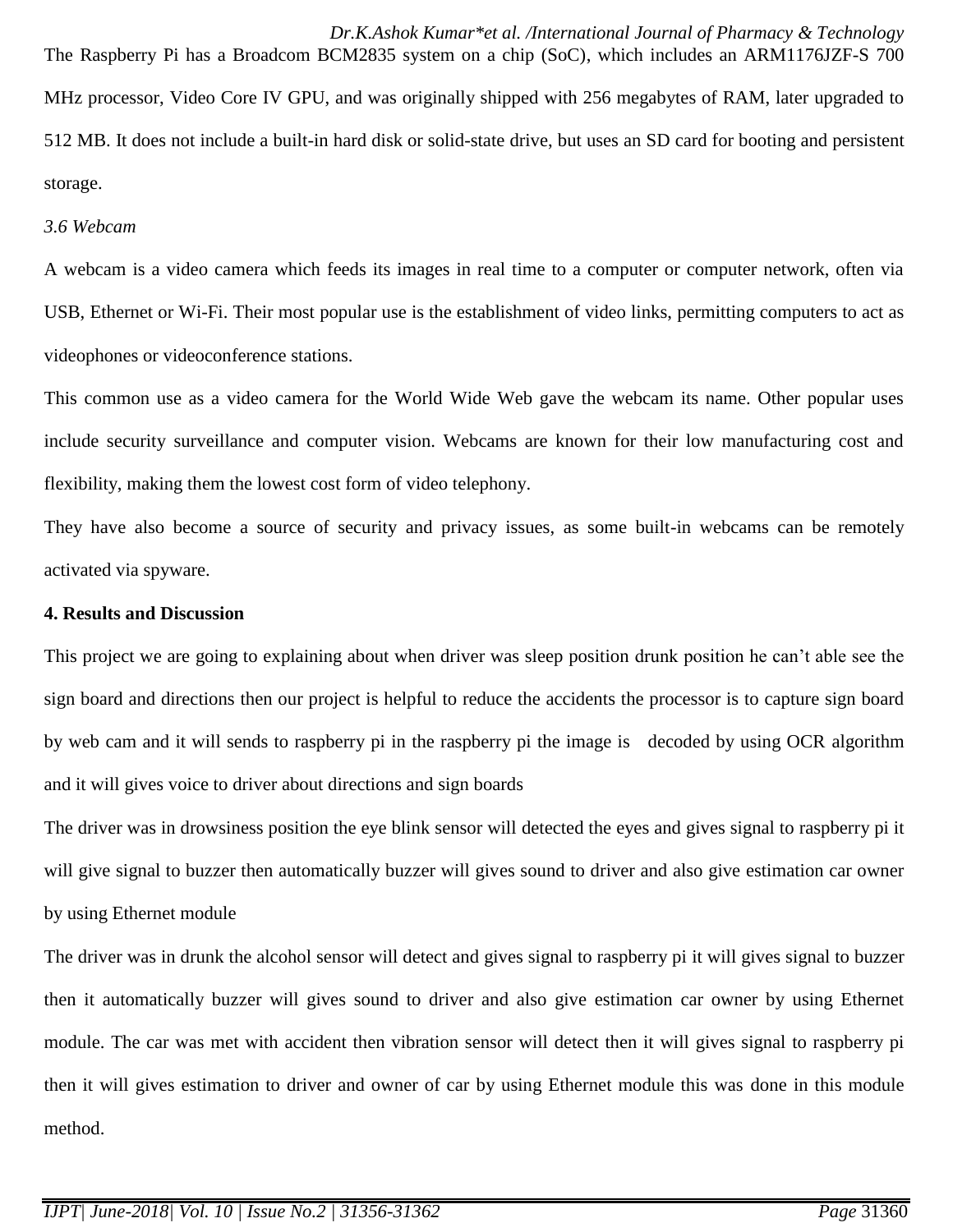

**Fig.4. a) working of Vehicle Accident Detection System.**



**Fig.4. b) working of Vehicle Accident - Detection sensor.**

the aim of project is obtain using web cam and it is connected to raspberry pi then it should be connected to battery then web cam will capture image and give voice to driver the real time accident can be detect and message will sends to persons. The aim of this project is obtain using vibration ,eye blink, alcohol sensors are connected to raspberry pi then power supply should be given then buzzer sound can be hear by driver if it not a serious threat then driver will automatically stop the buzzer

# **5. Conclusion**

In this project we have success fully designed sign board monitoring and accident detection system using IOT when accident occur it sends the intimation to owner of a car and also guardian of driver. It is the real fact that implementation of system will increase the some cost of the vehicle but it is better to have some present safety rather than having no percent of safety. The proposed system can be used for estimation of driver condition will intimated to certain guardian of driver

# **6. References**

1. Abid Khan, Ravi Mishra —GPS – GSM Based Tracking System I, International Journal of Engineering Trends and Technology, Volume3, Issue2, Pp: 161-169, 2012.